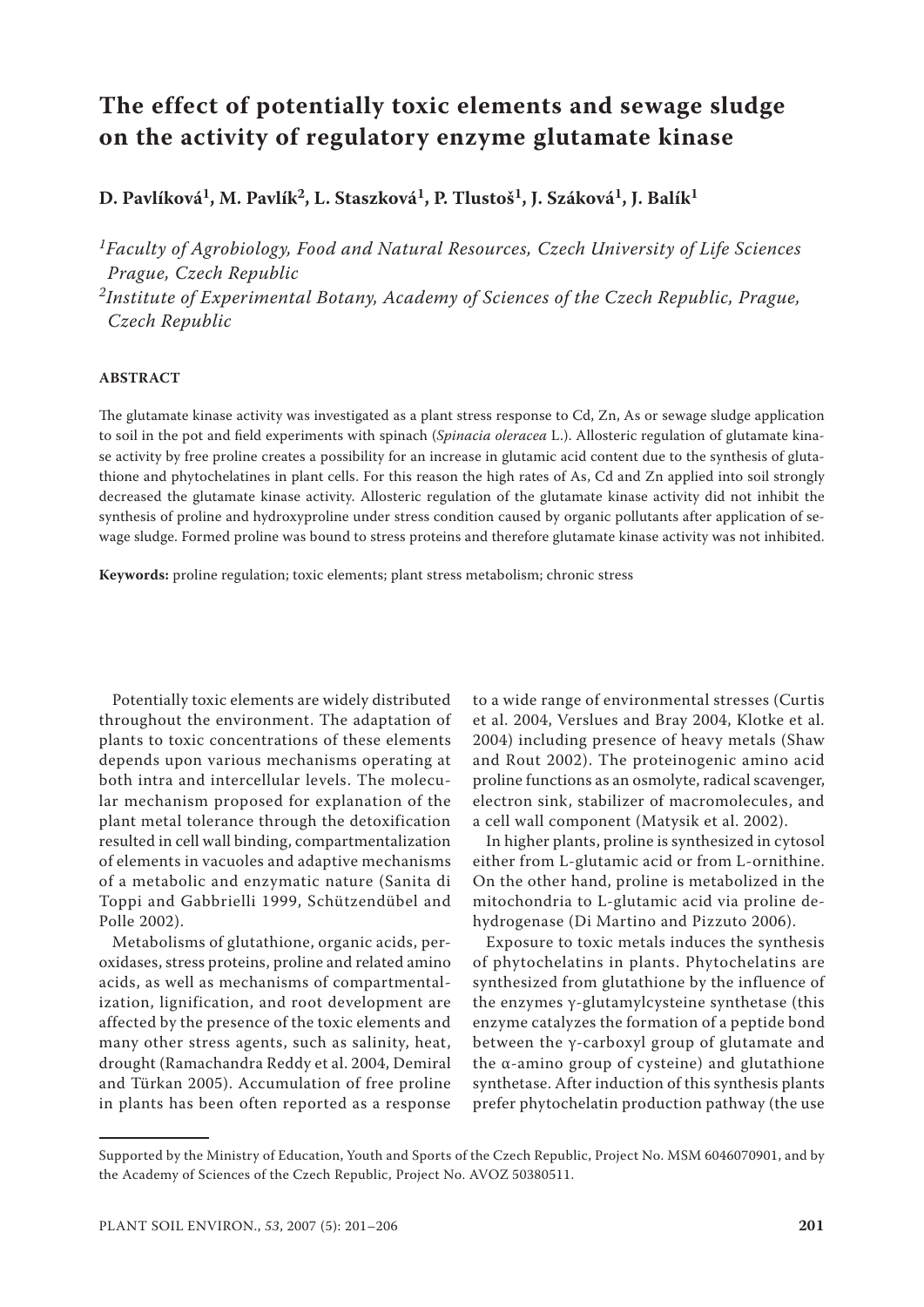Table 1. The total content of toxic elements in tested soil and sewage sludge (the average of two experiment years)

|           | As | Cd                                                        | Zn. |
|-----------|----|-----------------------------------------------------------|-----|
|           |    | (mg/kg)                                                   |     |
| Chernozem |    | $18.0 \pm 1.0$ $0.416 \pm 0.073$ $87.1 \pm 4.4$           |     |
|           |    | Sewage sludge $7.1 \pm 0.7$ $3.76 \pm 0.21$ $1105 \pm 16$ |     |

Table 2. Experimental design

|                        | Treatment | Fertilization | Application of<br>risk elements |
|------------------------|-----------|---------------|---------------------------------|
|                        | 1         | <b>NPK</b>    |                                 |
| Field                  | 2         | <b>NPK</b>    | toxic elements I                |
| experi-<br>ment        | 3         | <b>NPK</b>    | toxic elements II               |
|                        | 4         | <b>NPK</b>    | sewage sludge                   |
|                        | 1         | <b>NPK</b>    | $\Omega$                        |
| Pot<br>experi-<br>ment | 2         | <b>NPK</b>    | As                              |
|                        | 3         | <b>NPK</b>    | C <sub>d</sub>                  |
|                        | 4         | NPK           | Zn                              |

of glutamate for bond between glutamate and cysteine) to proline synthesis. Glutamyl kinase and glutamylphosphate reductase have been proposed to convert glutamate to  $\Delta$ <sup>1</sup>-pyrroline-5-carboxylate. There are few convincing reports introducing these two enzymes in plants (Štefl and Vašáková 1982, GarcíaRíos et al. 1997, Girija et al. 2002). Hu et al. (1992) isolated a bifunctional enzyme, ∆1-pyrroline-5-carboxylate synthetase, with both glutamate kinase and glutamylphosphate reductase activities, that catalyzed the first two steps in the proline biosynthesis. The glutamate kinase enzyme

Table 3. The rates of toxic elements

catalyzed the first step of proline biosynthesis, i.e. the conversion of glutamic acid to γ-glutamyl phosphate. The glutamate kinase activity responds to abiotic stress in this way (Táborský and Vašáková 1994).

This study was focused on the investigation and explanation of changes in the plant metabolism under a chronic stress caused by contaminants. The glutamate kinase activity [E.C.2.7.2.11] was investigated as a plant response to stress caused by Cd, Zn, As or sewage sludge application into soil.

## **MATERIAL AND METHODS**

Spinach (*Spinacia oleracea* L. cv. Matador) was cultivated on Chernozem soil (pH<sub>KCl</sub> = 7.2,  $C_{ox}$  = 1.83%, CEC = 258 mval/kg, soil density  $1.65$  kg/dm<sup>3</sup>) in a precise field experiment and a model pot experiment. Spinach was used as the test plant in this study due to its high toxic element accumulation capacity and short growth period.

#### **Field experiment**

Soil was treated with two rates of toxic elements (Cd, Zn, As) or with sewage sludge in a precise field experiment. Fresh homogeneous sewage sludge (26.4 g/kg soil) with a mean 34% of dry matter was used as the source of toxic elements in this experiment (Table 1). The first rate of toxic elements was set according to their content in sewage sludge; the second rate was ten times higher (Tables 2 and 3). All treatments were tested in four replications (2  $m^2$  each). Spinach was planted up to full leaves development.

Average month temperatures and rainfall during the spinach growing period are described in Table 4.

|                  |                | Rate of toxic elements (mg/kg soil) |             |                                |
|------------------|----------------|-------------------------------------|-------------|--------------------------------|
|                  | Element        |                                     | $_{\rm II}$ | Source of elements             |
|                  | As             | 0.06                                | 0.6         | $Na2HAsO4$ .7 H <sub>2</sub> O |
| Field experiment | C <sub>d</sub> | 0.03                                | 0.3         | CdCl <sub>2</sub>              |
|                  | Zn             | 10.0                                | 100.0       | $Zn(CH_3COO)_2.2 H_2O$         |
|                  | As             |                                     | 60          | $Na2HAsO4$ .7 H <sub>2</sub> O |
| Pot experiment   | C <sub>d</sub> | 30                                  |             | CdCl <sub>2</sub>              |
|                  | Zn             | 250                                 |             | $Zn(CH_3COO)_2.2 H_2O$         |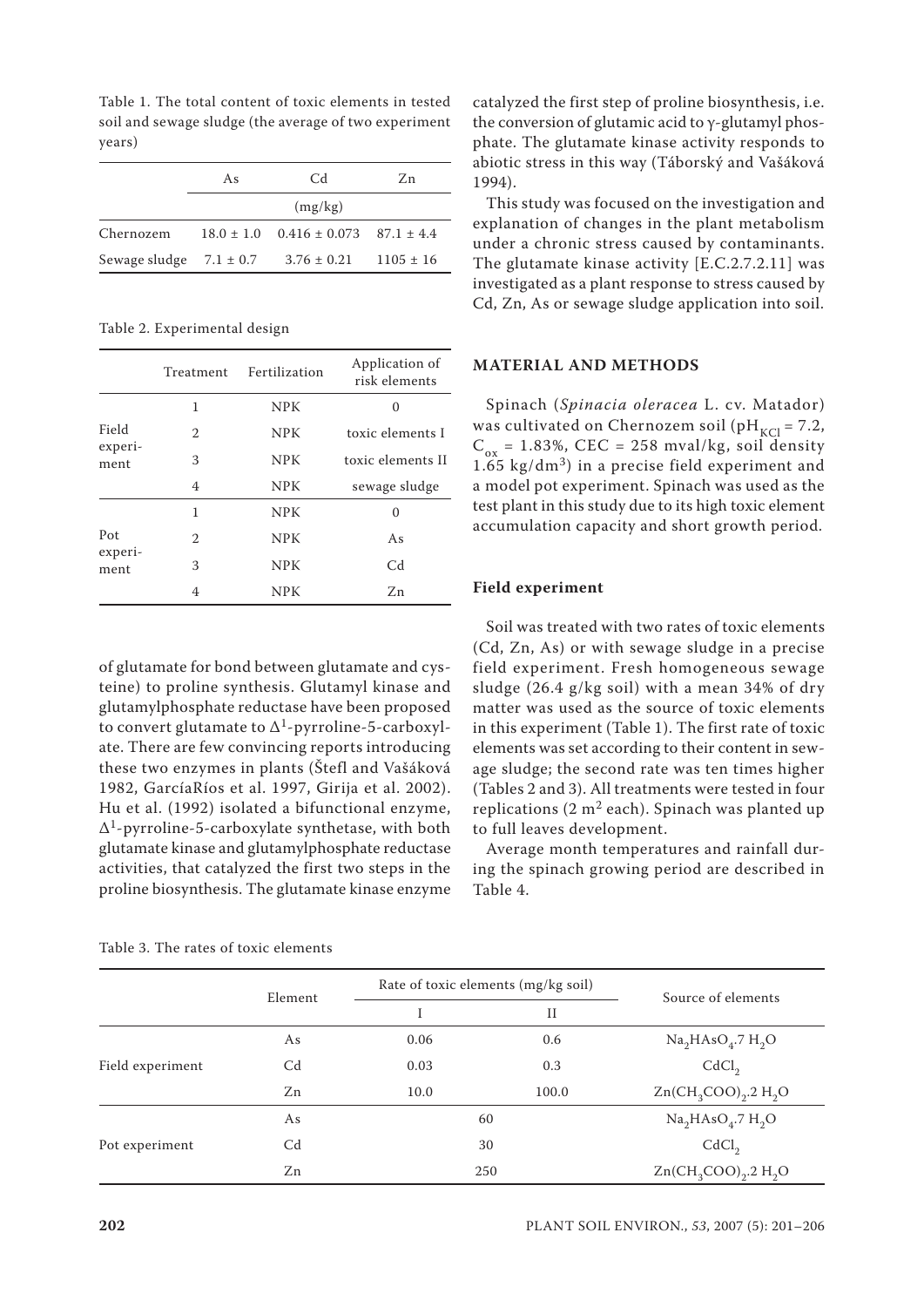| Month |      | Temperature $(^{\circ}C)$ |      | Rainfall (mm) |  |
|-------|------|---------------------------|------|---------------|--|
|       | 2005 | 2006                      | 2005 | 2006          |  |
| April | 10.1 | 8.9                       | 13.8 | 58.3          |  |
| May   | 14.0 | 13.5                      | 82.6 | 97.0          |  |
| June  | 16.5 | 17.7                      | 65.2 | 58.9          |  |

Table 4. Average month temperatures and rainfall during the spinach growing period

## **Pot experiment**

For the verification of the effect of toxic elements on glutamate kinase activity a pot experiment was set up using high rates of individual toxic elements. Five kg of soil was thoroughly mixed with 0.5 g N, 0.16 g P, and 0.4 g K, applied in ammonium nitrate and potassium hydrogen phosphate in the control treatment and with the same amount of nutrients plus a toxic element (As or Cd or Zn) in the observed treatments (Tables 2 and 3). Soil mixture was filled into plastic pots and sown with spinach seeds. Soil moisture was regularly controlled and kept at 60% of MWHC. All treatments were prepared with four replications. Spinach was planted up to full leaves development.

Duration of field and pot experiments was 44 and 46 days in two experiment years.

#### **Analyses of toxic elements**

Dry above-ground spinach biomass was used for determination of the total As, Cd and Zn contents. The plant material (1 g of dried and powdered biomass) was decomposed in a dry ashing procedure performed in a mixture of oxidizing gases ( $O<sub>2</sub>$  +  $O_3$  + NO<sub>x</sub>) using the Apion Dry Mode Mineralizer (Tessek, CZ). The ash was dissolved in  $1.5\%$  HNO<sub>3</sub> (Miholová et al. 1993). Each sample was decomposed and analysed three times.

Varian SpectrAA-400 (Australia) atomic absorption spectrometer with a GTA-96 graphite tube atomizer was used to determine cadmium. A pyrolytically-coated tube with a L'vov platform was used for all of the measurements.

Flame atomization (air-acetylene flame) was applied (Varian SpectrAA-300 atomic absorption spectrometer, Australia) for zinc determinations.

Arsenic was determined by a continual hydride generation technique using the Varian SpectrAA-300 (Australia) atomic absorption spectrometer equipped with a VGA-76 hydride generator. The quality of the plant analyses was verified using the RM 12-02-03 Lucerne reference material (Table 5).

#### **Analysis of the glutamate kinase activity**

Glutamate kinase was isolated from acetonedried spinach fresh above-ground biomass. The hydroxamate method was used for analysis and the determination of its activity was described by Vašáková and Štefl (1982). Each sample (1 g of acetone-dried powder) was analysed two times. The results of glutamate kinase analyses from both years were averaged.

## **RESULTS AND DISCUSSION**

Application of toxic elements or sewage sludge into the soil influenced the content of toxic elements in the spinach biomass (*Spinacia oleracea* L.) (Table 6). The lowest difference between the control treatment and treatments with toxic elements I and sewage sludge application was determined for Cd content. Application of toxic elements I rate and sewage sludge did not increase Cd content in spinach. Only the addition of toxic elements II rate increased the Cd content in spinach by 28.6% compared with the control. High sorption capacity of Chernozem in the field experiment limited

Table 5. Quality control of plant, soil and sewage sludge analyses

|                |                      |                     |                         | Reference material  |                      |                     |  |
|----------------|----------------------|---------------------|-------------------------|---------------------|----------------------|---------------------|--|
| Element        | RM 12-02-3 lucerne   |                     | RM7001 light sandy soil |                     |                      | RM 12-03-12 sludge  |  |
|                | certified<br>content | obtained<br>content | certified<br>content    | obtained<br>content | certified<br>content | obtained<br>content |  |
| As             | $0.263 \pm 0.007$    | $0.253 \pm 0.047$   | $12.3 \pm 1.1$          | $16.5 \pm 0.8$      | $8.87 \pm 1.08$      | 7.49                |  |
| C <sub>d</sub> | $0.136 \pm 0.003$    | $0.134 \pm 0.008$   | $0.32 \pm 0.05$         | $0.38 \pm 0.04$     | $1.97 \pm 0.21$      | $1.75 \pm 0.02$     |  |
| Zn             | $33.2 \pm 0.5$       | $31.0 \pm 0.7$      | $120 \pm 7$             | $119 \pm 33$        | $1310 \pm 40$        | $1371 \pm 13$       |  |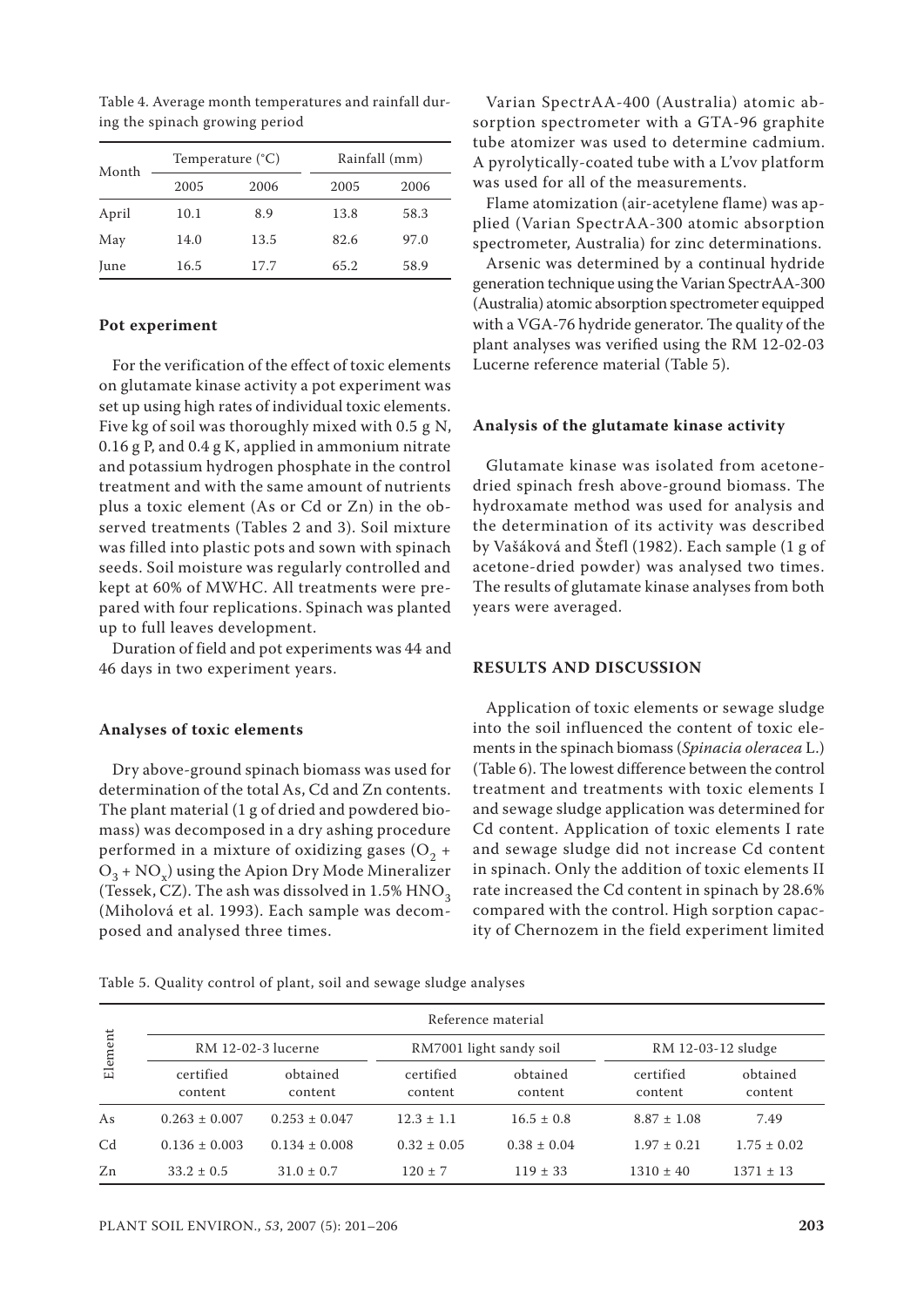|                  | Treatment         | As                | C <sub>d</sub>   | Zn              |
|------------------|-------------------|-------------------|------------------|-----------------|
|                  | $\mathbf{0}$      | $0.075 \pm 0.009$ | $0.63 \pm 0.06$  | $68.4 \pm 8.8$  |
|                  | toxic elements I  | $0.150 \pm 0.031$ | $0.65 \pm 0.04$  | $119.0 \pm 5.6$ |
| Field experiment | toxic elements II | $0.168 \pm 0.009$ | $0.81 \pm 0.10$  | $215.0 \pm 9.1$ |
|                  | sewage sludge     | $0.148 \pm 0.017$ | $0.69 \pm 0.06$  | $75.7 \pm 1.9$  |
| Pot experiment   | $\mathbf{0}$      | $0.073 \pm 0.065$ | $0.44 \pm 0.03$  | $63.8 \pm 2.2$  |
|                  | As                | $3.387 \pm 0.286$ |                  |                 |
|                  | C <sub>d</sub>    |                   | $39.80 \pm 2.60$ |                 |
|                  | Zn                |                   |                  | $285.7 \pm 6.7$ |

Table 6. Total content of As, Cd and Zn in dry above ground spinach biomass (mg/kg)

the cadmium availability for plants. The limited Cd and Zn accumulation in plant biomass after application of sewage sludge to the soil was also confirmed by Balík et al. (2000) and Tlustoš et al. (2001). Arsenic and zinc contents significantly increased in the spinach biomass compared to the control. As content increased by 100% in the plants grown on the soil with toxic elements I and with the sewage sludge treatments, and by 124% in the toxic elements II treatment. The highest increase of zinc content was also determined in spinach grown on toxic elements II treatment (by 214%), increase of Zn content in other treatments was 74% on toxic elements I and 11% on sewage sludge treatment in contrast to control treatment. A non-significant increase of Zn content in plant biomass grown in sewage sludge treatment was caused by limited Zn availability in the sewage sludge for plants. The yield of the above-ground biomass was not affected by addition of toxic elements and sewage sludge (data are not shown).

Application of high rates of toxic elements led to the increase of all toxic elements contents in

plant biomass (Table 6) in the pot experiment in contrast to the field trial. Arsenic and cadmium rates significantly decreased the yield of the aboveground spinach biomass (Figure 1). Arsenic rate was toxic for plants; therefore the biomass yield of this treatment formed only 10% of the yield of control. The decrease of spinach yield caused by Cd application was 65% compared with the control treatment. Application of zinc did not significantly affect the biomass yield. Tlustoš et al. (2006) also stated that a high content of toxic elements in soil inhibited plant growth due to the phytotoxicity of elements to plants.

Proline is an important amino acid for plant adaptation to stress condition. It is intensively incorporated into proteins, and later accumulated as free proline. The decisive role in the intensity of proline biosynthesis under stress conditions is obviously in the regulation of the first enzyme of proline biosynthesis from L-glutamate – prolineinhibitable enzyme glutamate kinase [E.C.2.7.2.11] *via* a feedback mechanism, which is governed by the content of proline (Štefl and Vašáková 1982,



Figure 1. Yield of aboveground biomass of spinach growing in pot experiment (g dm per pot)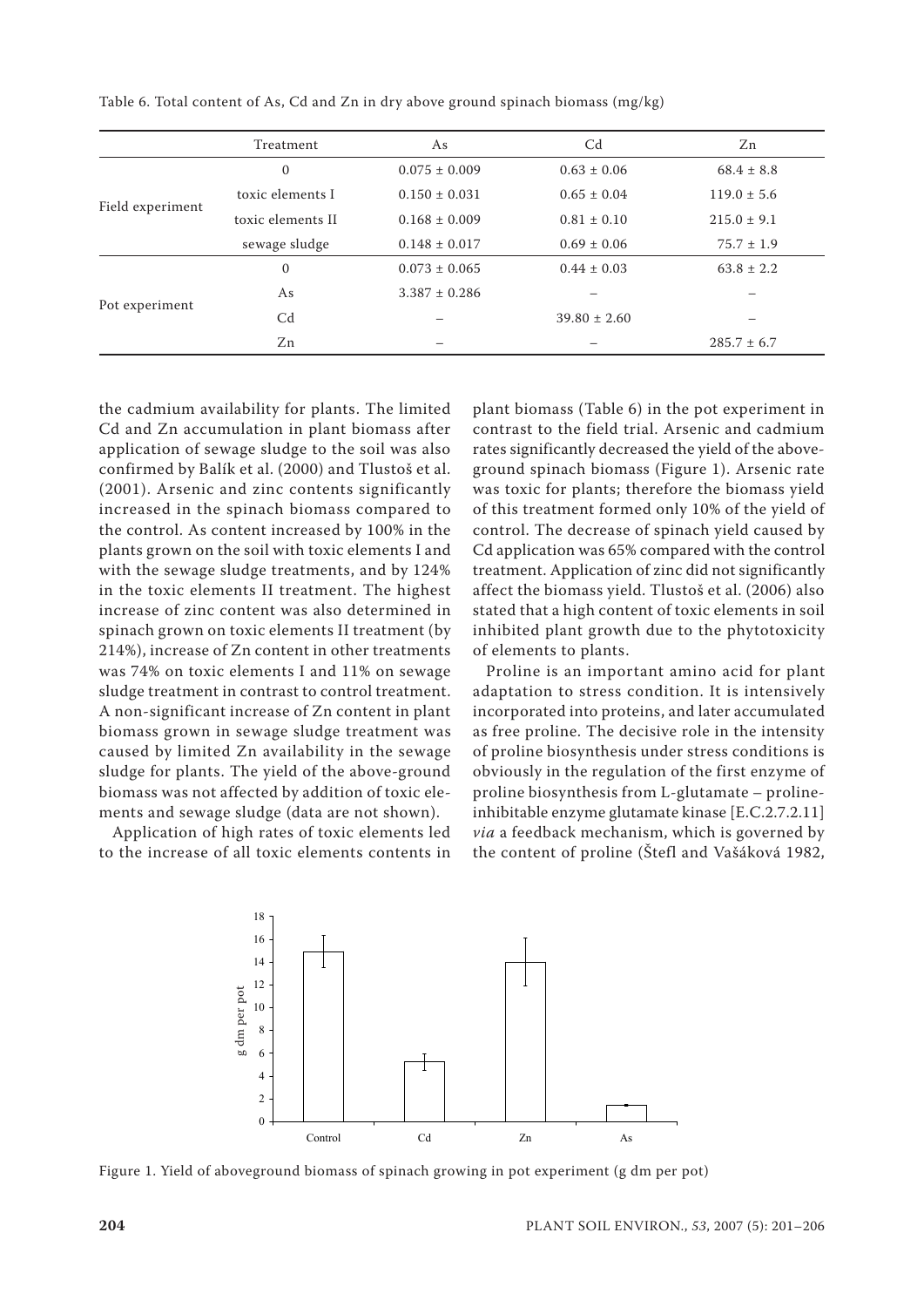1984). Free proline decreases the activity of glutamate kinase. Glutamic acid not transformed to proline can be used for synthesis of gluthatione. Phytochelatins are synthesized from glutathione and increase the tolerance of plants against toxic elements. This result was also confirmed by our experiments.

Both rates of toxic elements in field experiment did not significantly influence glutamate kinase activity (Table 7). Our results showed a significant increase of the glutamate kinase activity only in the spinach biomass growing on sewage sludge treatment. Pollutants of organic origin contained in the sewage sludge could be the source of the metabolic stress for plants. Results of the analysis of used sewage sludge determined in the Laboratory of Waste-Water Treatment in Prague showed a high content of organic pollutants (447 µg/kg monoaromatic hydrocarbons, mainly xylene; 270 µg/kg polychlorinated biphenyls; 15 770 µg/kg polyaromatic hydrocarbons, mainly fluoranthene, phenanthrene and naphthalene). Baran and Oleszezuk (2003) found also polychlorinated terphenyls, naphthalene, phenols, chlorophenols, phthalates, polychlorinated biphenyls and polyaromatic hydrocarbons in sewage sludge and effects of these substances on plants. These substances can induce plant metabolic stress mechanisms. Proteins containing proline have a significant role in these mechanisms; for this reason the effect of allosteric inhibition of glutamate kinase activity was low and the activity of glutamate kinase increased. Formed proline is bound to proteins and therefore glutamate kinase activity is not inhibited.

For the verification of the toxic element effect on glutamate kinase activity a pot experiment using high rates of individual toxic elements was set up. Results of the glutamate kinase activity showed a strong effect of all three elements (Table 7), mainly of As. Arsenic decreased the glutamate kinase activity by 87.7%. Effect of zinc as an essential element in the glutamate kinase activity was significantly lower compared to both Cd and As.

Allosteric regulation of glutamate kinase activity by free proline makes it possible to increase glutamic acid content using in synthesis of glutathione and phytochelatines in plant cell. Increased content of free proline inhibited biosynthesis of further proline. Increased inhibition of proline biosynthesis resulted in the preference of metabolic way of phytochelatin synthesis, glutamate kinase activity therefore decreased in As, Cd and Zn treatments of the pot experiment. According to our previous results of sequential extraction of Table 7. Relative changes of glutamate kinase activity

|                        | Treatment         | Activity of glutamate<br>kinase (%) |
|------------------------|-------------------|-------------------------------------|
|                        | $\Omega$          | 100                                 |
| Field                  | toxic elements I  | $103.7 \pm 2.3$                     |
| experi-<br>ment        | toxic elements II | $94.1 \pm 4.5$                      |
|                        | sewage sludge     | $166.6 \pm 1.9$                     |
|                        | 0                 | 100                                 |
| Pot<br>experi-<br>ment | As                | $12.3 \pm 3.1$                      |
|                        | Cd                | $39.6 \pm 2.8$                      |
|                        | Zn                | $61.9 \pm 2.1$                      |

spinach biomass (Pavlíková et al. 2004, 2005) the mass portion of phytochelatins fractions increased in spinach cultivated on soil contaminated with toxic elements as well as with sewage sludge. The role of proline accumulation in plants stressed by toxic elements has not been fully elucidated. Sharma et al. (1998) and Shaw and Rout (2002) reported accumulation of free proline in plants in response to toxic element stress. According to Shaw and Rout (2002) the accumulation of proline has not provided a protective mechanism against toxic elements but probably a physiological reaction inducing plant ontogenetic cycle. Schat et al. (1997) suggested that accumulation of proline was a result of water stress induced by toxic elements, however it has not acted as a protective mechanism.

## **REFERENCES**

- Balík J., Tlustoš P., Pavlíková D., Száková J., Kaewrahun S., Hanč A. (2000): Cadmium and zinc uptake by oat from soils amended by sewage sludge incubated with lime and bentonite. Rostl. Výr., *46*: 273–280.
- Baran S., Oleszezuk P. (2003): The concentration of polycyclic aromatic hydrocarbons in sewage sludge in relation to the amount and origin of purified sewage. Pol. J. Environ. Stud., *12*: 523–529.
- Curtis J., Shearer G., Kohl D.H. (2004): Bacteroid proline catabolism affects N-2 fixation rate of droughtstressed soybeans. Plant Physiol., *136*: 3313–3318.
- Demiral T., Türkan I. (2005): Comparative lipid peroxidation, antioxidant defence systems and proline content in roots of two rice cultivars differing in salt tolerance. Environ. Exp. Bot., *53*: 247–257.
- Di Martino C., Pizzuto R. (2006): Mitochondrial transport in proline catabolism in plants: the existence of two separate translocators in mitochondria